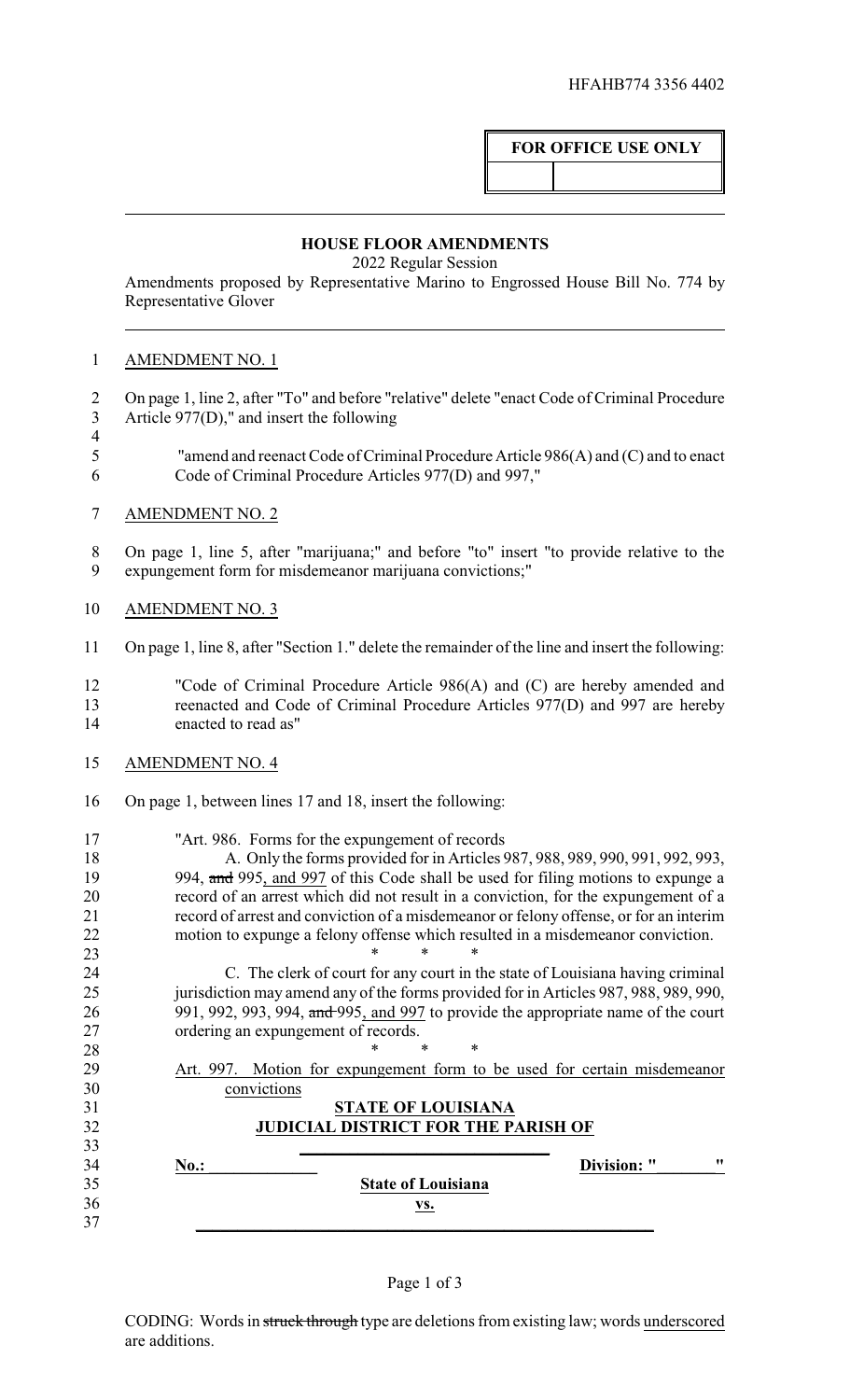| $\mathbf{1}$<br>2 | MOTION FOR EXPUNGEMENT FOR MISDEMEANOR CONVICTION FOR<br>POSSESSION OF MARIJUANA PURSUANT TO R.S. 40:966(C)(2)(a) |
|-------------------|-------------------------------------------------------------------------------------------------------------------|
| 3                 | NOW INTO COURT comes mover, who provides the court with the following                                             |
| $\overline{4}$    | information in connection with this request:                                                                      |
| 5                 | DEFENDANT INFORMATION<br>I.                                                                                       |
| 6                 | NAME:                                                                                                             |
| 7                 | MI)<br>(Last,<br>First,                                                                                           |
| 8                 | DOB:<br>(MM/DD/YYYY)                                                                                              |
| 9                 | <b>GENDER</b><br>Female<br>Male                                                                                   |
| 10                | XXX-XX-<br>SSN (last 4 digits):                                                                                   |
| 11                | RACE:                                                                                                             |
| 12                | <b>DRIVER LIC.#</b>                                                                                               |
| 13                | ARRESTING AGENCY:                                                                                                 |
| 14                | SID# (if available):                                                                                              |
| 15                | <b>ARREST NUMBER (ATN):</b>                                                                                       |
| 16                | AGENCY ITEM NO.                                                                                                   |
| 17                | Mover is entitled to expunge the record of his arrest/conviction pursuant to Louisiana                            |
| 18                | Code of Criminal Procedure Article 971 et seq. and states the following in support:                               |
| 19                | II. MISDEMEANOR CONVICTION FOR POSSESSION OF MARIJUANA                                                            |
| 20                | PURSUANT TO R.S. 40:966(C)(2)(a)                                                                                  |
| 21                | Mover was convicted on<br>(MM/DD/YYYY)                                                                            |
| 22                | The Mover prays that if there is no objection timely filed by the arresting law                                   |
| 23                | enforcement agency, the district attorney's office, or the Louisiana Bureau of                                    |
| 24                | Criminal Identification and Information, that an order be issued herein ordering the                              |
| 25                | expungement of the record of arrest and/or conviction set forth above, including all                              |
| 26                | photographs, fingerprints, disposition, or any other such information, which record                               |
| 27                | shall be confidential and no longer considered a public record, nor be made available                             |
| 28                | to other persons, except a prosecutor, member of a law enforcement agency, or a                                   |
| 29                | judge who may request such information in writing, certifying that such request is                                |
| 30                | for the purpose of prosecuting, investigating, or enforcing the criminal law, for the                             |
| 31                | purpose of any other statutorily defined law enforcement or administrative duties,                                |
| 32                | or for the purpose of the requirements of sex offender registration and notification                              |
| 33                | pursuant to the provisions of R.S. 15:541 et seq. or as an order of this Court to any                             |
| 34                | other person for good cause shown, or as otherwise authorized by law.                                             |
| 35                | If an "Affidavit of No Opposition" by each agency named herein is attached hereto                                 |
| 36                | and made a part hereof, Defendant requests that no contradictory hearing be required                              |
| 37                | and the Motion be granted ex parte.                                                                               |
| 38                | Respectfully submitted,                                                                                           |
|                   |                                                                                                                   |
| 39                |                                                                                                                   |
| 40                | Signature of Attorney for Mover/Defendant                                                                         |
|                   |                                                                                                                   |
| 41                |                                                                                                                   |
| 42                | Attorney for Mover/Defendant Name                                                                                 |
|                   |                                                                                                                   |
| 43                |                                                                                                                   |
| 44                | Attorney's Bar Roll No.                                                                                           |
|                   |                                                                                                                   |
| 45                |                                                                                                                   |
| 46                | Address                                                                                                           |
| 47                |                                                                                                                   |
| 48                |                                                                                                                   |
| 49                | City, State, ZIP Code                                                                                             |
|                   |                                                                                                                   |
| 50                |                                                                                                                   |
| 51                | Telephone Number                                                                                                  |
|                   |                                                                                                                   |
| 52                | If not represented by counsel:                                                                                    |
|                   |                                                                                                                   |